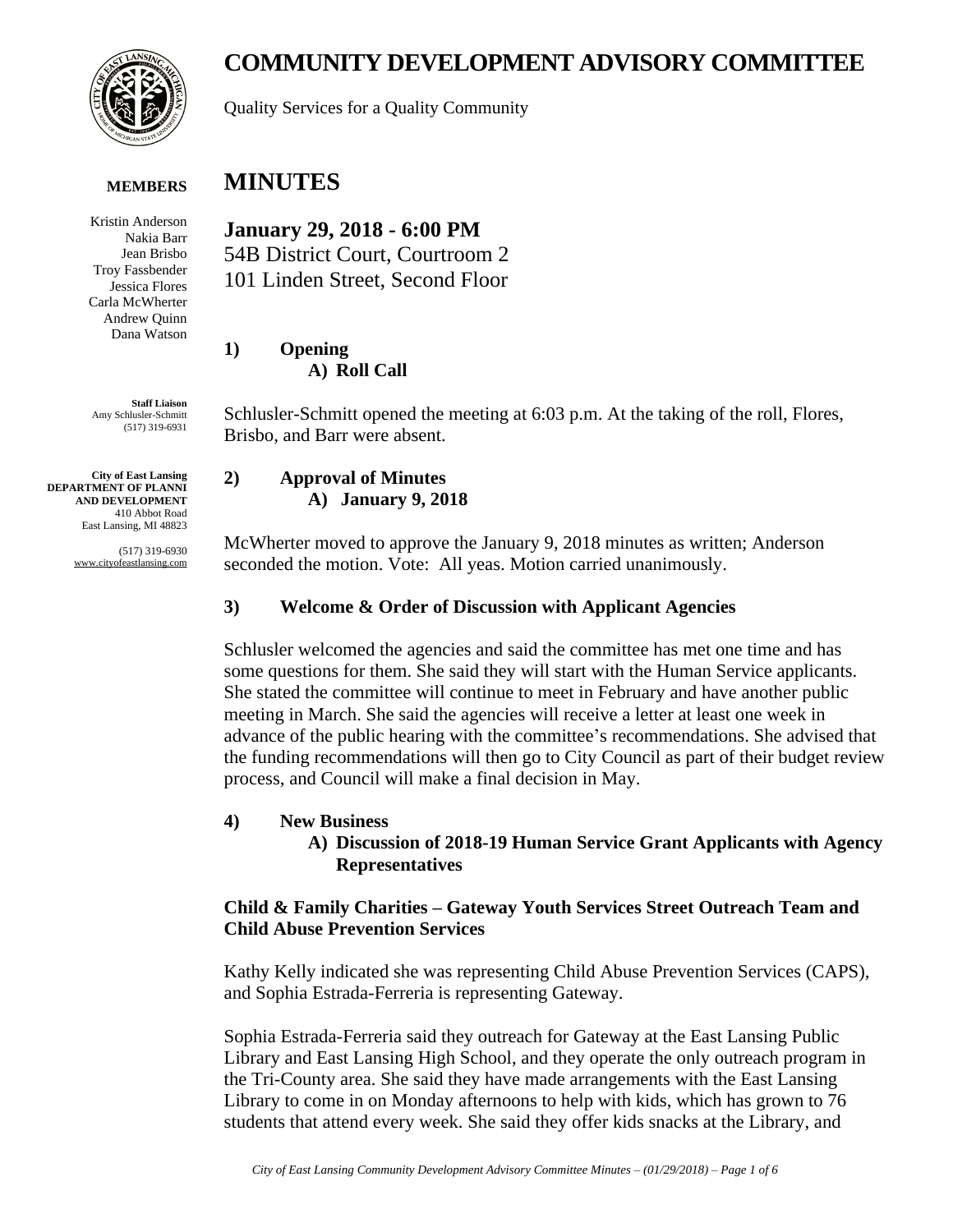they also attend basketball and football games and events where youth congregate and pass out their cards along with candy. They man lunch tables at the East Lansing High School, where they provide resources and help to increase awareness of what they do.

# **MSU CAMP – Support Services for Low-Income Migrant Students**

Elias Lopez, representing MSU CAMP, said they have already served 28 students in 2017-18 and recruit an average of 60 to 65 students per year, and at any given time there are 300 migrant students on campus. He said in addition to having an office, their staff also does follow-ups and has one-on-one meetings with students to make sure they are aware of the services they provide and to provide the services. Regarding their revenue sources, he said they are grant funded, so they do not have any revenue. He advised that funding is from the U.S. Department of Education, which allows them to operate, and they get smaller funds from the University. He shared that historically the program housed a high school equivalency program, and efforts have now been shifted to the MSU CAMP program.

# Brisbo and Barr arrived at 6:11 p.m.

Lopez said federal grants have measures in place which measure the success of their program. He indicated 86% of their students must complete 24 credits at the end of each year and be in good academic standing. He said most migrant families need winter wear when they come to Michigan. In answer to a question about how they determine what emergency medical or dental treatment to provide, Lopez said when funds are running low they have to make decisions on, for example, what dental work is performed.

# **Volunteers of America – New Hope Day Center**

Patrick Patterson, Chief Executive Officer, said the funds from this grant are all spent on the New Hope Day Center funding, not on the new dental clinic. He said they do not have any plans for additional services for this fiscal year and advised that this location is perhaps one of the most comprehensive service centers in the country currently. He indicated there are 15 different programs, and every person who is supported by the City's \$10,000 grant has access to all of those services. He noted they use a ZIP code system to determine residency; i.e., if they are homeless in East Lansing that is their residence. New Hope is located at 430 N. Larch Street in Lansing, and they have never had to advertise. Police and fire personnel bring people to them, they are included in the 211 system, and they give out outreach cards. He shared that 29% of Ingham County's population is below the poverty level. He said tomorrow they are having a Point in Time count of the homeless. He said they don't have formal transportation available. The homeless come to them via CATA, they walk in, or bike, and law enforcement will drop off homeless people, some homeless live in their cars, and they will pick up people when it is brought to their attention. As to how they determine the number of clients which they serve, he said they use printouts from the Homeless Management Information System (HMIS); every homeless person has an ID card, which has been required across the country since 2004. He indicated other providers are the Advent House and the Health Department. He said they work every day with Haven House since they offer housing for families with children. In 2017, 101 cases were referred to them from Haven House, and they referred 119 cases back to them. He said Volunteers of America is in charge of the homeless assessment and referral system.

When asked if the homeless at New Hope are given satisfaction surveys to fill out, Patterson answered he will follow up on that. When asked if they turn people away, he said New Hope is not residential,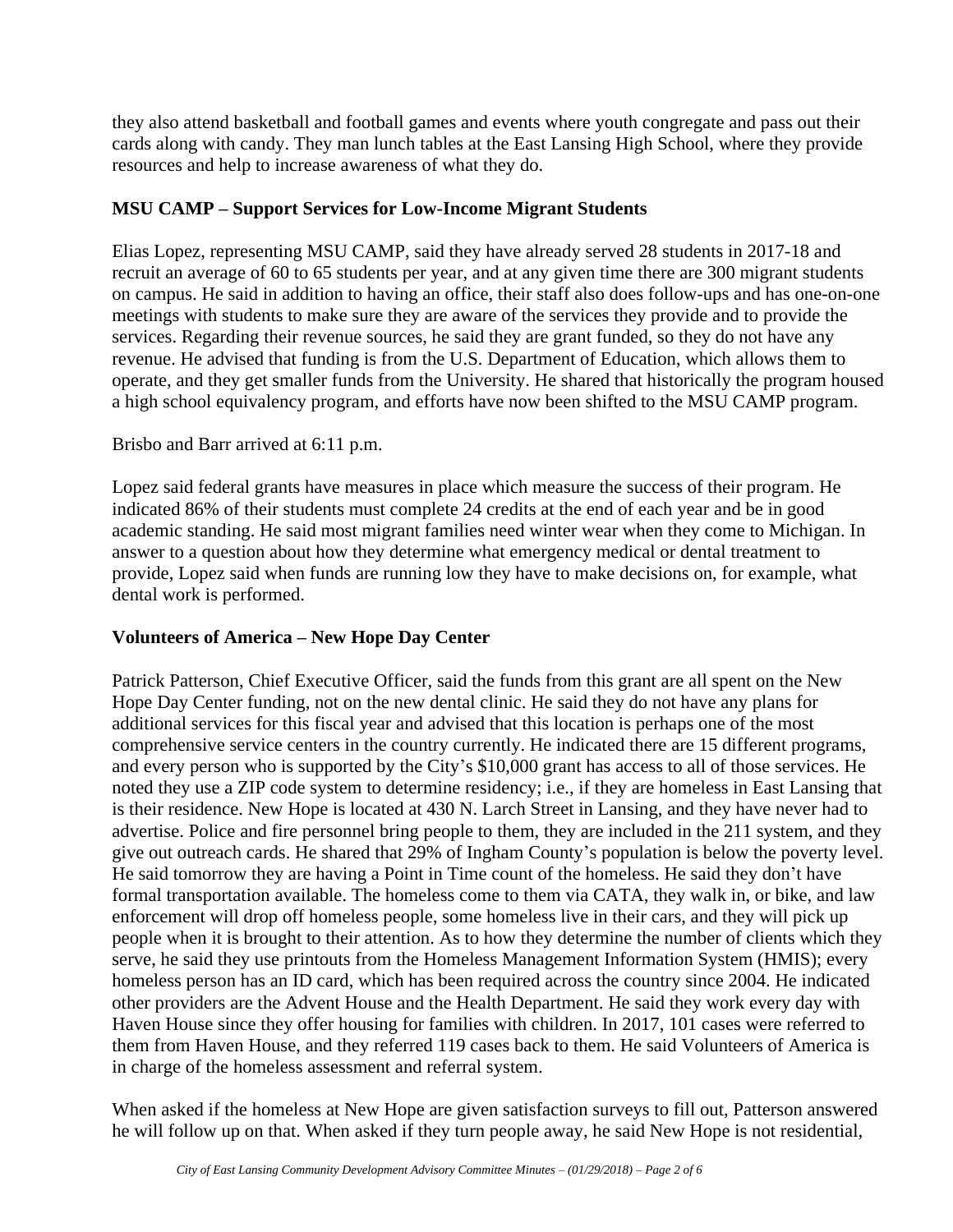and last year the count was up another 13%. On average they get about 18 new people per day. He said they have a problem accommodating people at night, as they are a warming center, and their night clinic accommodates both genders and children. Schlusler said the City works with them to get people into Haven House, which has a waiting list. Lopez said they also work with the City Rescue Mission, and sometimes place people in motels or hotels. Schlusler added there is also the Gateway Shelter.

# **B) Discussion of 2018-2019 Community Development Block grant Applications with Agency Representatives**

# **City of East Lansing Department of Parks, Recreation & Arts – Youth Scholarship Program**

Lois Fogarasi, representing Parks, Recreation and Arts, said a participant can choose whatever classes they like knowing that they have a \$100 maximum scholarship for the entire family. She said sometimes staff will raise that max if it is a larger family, and they look at this on a case-by-case basis. She said there is no limit on the number of classes per year other than dollar amount per family. Based on 2016-17 fiscal year data, the average scholarship amount awarded to each youth was \$75, and they gave scholarships to 51 area youth. She said they ask that a family pay for 50% of the class cost up to \$20 per class. The fees for middle school sports include equipment, fees for game officials, invitational fees for cross country and track, miscellaneous expenses and uniforms, and transportation to and from games. In answer to the question if they have any data to support that after-school extracurricular activities lead to increased student success, she indicated they do not keep data on their participants, but there are many national studies that show several benefits to extracurricular activities, such as improved social skills, improved academic performance, increased self-esteem, etc.

# **EVE, Inc. – Shelter, Legal Advocacy, and Counseling for Domestic & Sexual Assault**

When asked about salaries, Erin Roberts, Executive Director of EVE, said staff last received a 3% raise in October of 2015. She added since then there have been periodic increases for certain positions when people take on additional tasks. She indicated East Lansing residents received 1.8% of their services; 86% come from Ingham County; 2% from Eaton County; 1% from Clinton; 4% from out of state; and 7% are calls from outside the Tri-County area. She added that 7% of Ingham County services are from East Lansing; 72% Lansing; Mason 4%; Okemos 3%, and Williamston 1-1/2%.

When asked what percentage of each of the services—shelter, crisis calls, outreach, crisis advocacy—are delivered to East Lansing residents vs. non-East Lansing residents, Roberts said East Lansing residents receive all of their services, and she can provide the committee with percentages. She said the vast majority use the PPO Office, legal advocacy services, and they partner closely with MSU Safe Place to provide PPO services, as well as with the MSU sexual assault program. She added that they also offer help to those who walk in. She said their shelter does not have as many East Lansing residents, mostly because they are full most of the time. She said she can provide numbers to the committee. She indicated individuals do not have to be in a shelter to receive counseling services; they offer services to women, their children, and parents of sexual assault survivors. She said all of their counseling services are at no cost to survivors. She noted their counseling services are primarily supported by the Department of Justice Victims of Crime Act dollars.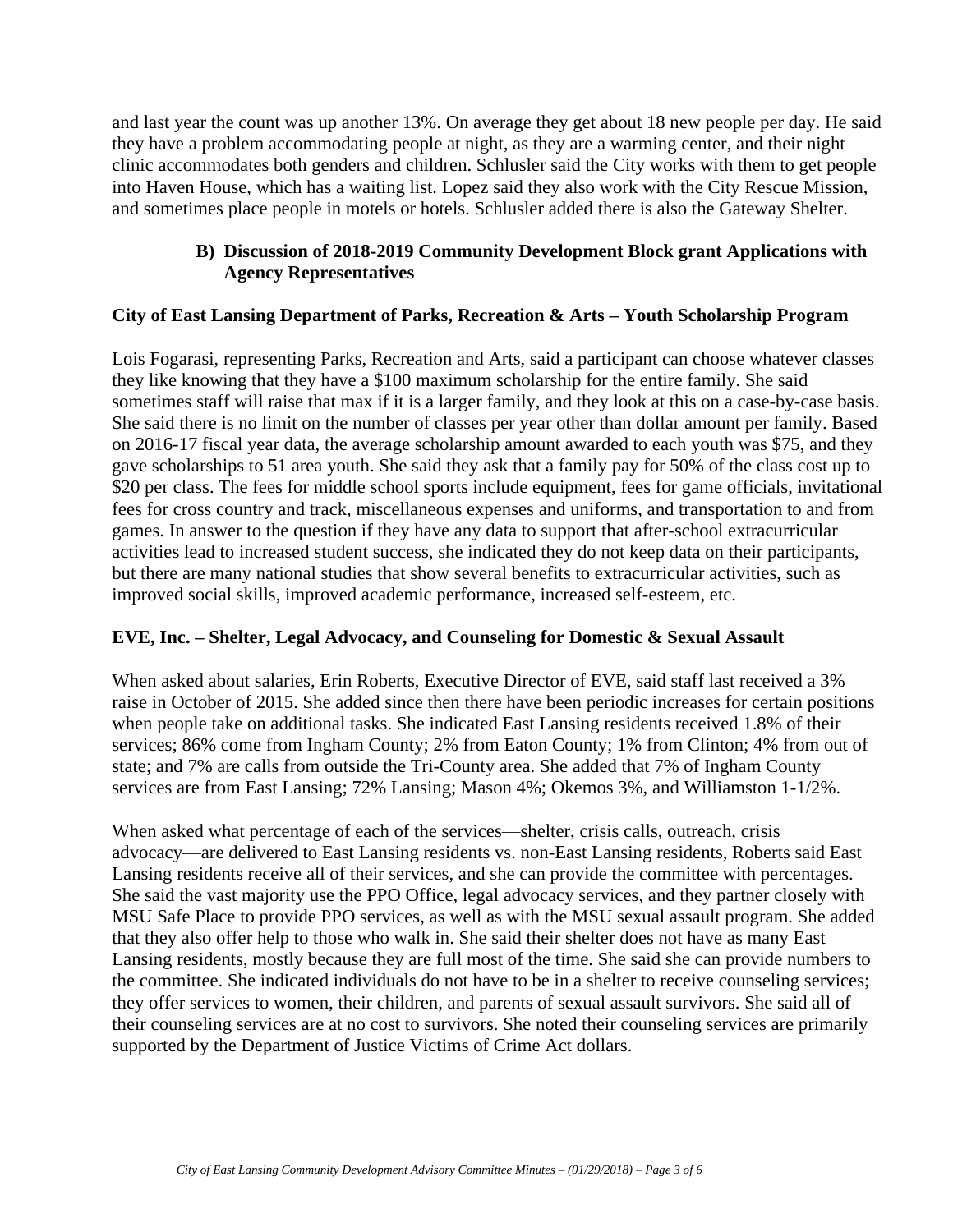# **Haven House – Homeless Shelter for Families**

Meghan Rhoades, Shelter Manager and Interim Director for Haven House, said the majority of families which they serve are not originally from East Lansing, and last year they only had two families from East Lansing. She said about 70% come from Lansing. She noted the rental structure in East Lansing is mostly geared towards college students. Regarding the average length of time a person spends in their aftercare program, she answered eight months. She said residential status is determined by a person's last permanent address. She said all Haven House residents are considered temporary residents of East Lansing and provide a homeless verification card, which can be used to enroll their kids in East Lansing schools. She indicated the average length of stay at Haven House is 24 to 27 days, and the limit is 30 days; but if a family is waiting on other support, they can stay until that support is secured. As far as what percentage of former Haven House residents remain in East Lansing, she said the only viable option in East Lansing is Deerpath Apartments, and they usually have a waiting list. She indicated families cannot afford housing in East Lansing, based upon the per person rate set by the rental companies. As far as ongoing services, she said once a person/family has left the shelter, the Partners in Progress program has an eight-month average participation. She said a case manager goes to their home at least once a month to meet with them, and depending on their needs, usually for six to nine months, and sometimes up to a year. She said these grant dollars do not support that program.

# **Information Technology Empowerment Center (ITEC) – After School Math Tutoring in East Lansing School District**

There was no representative from ITEC.

# **Legal Services of South Central Michigan – Legal Services**

Elizabeth Rios, Managing Attorney at Legal Services of South Central Michigan, said grant funds are dedicated to their office; they have 11 attorneys currently to assist anyone who has an East Lansing address. She said the grant covers approximately 12.5% of one attorney's salary and benefits of \$60,000. As far as how they choose whom to help, Rios said they focus on five areas of civil law—housing, family, consumer, elder, and public benefits. Their second consideration in assigning cases is what impact their help will be. She said they spend on average \$405 per client. She said they have served more clients each year than they projected. She said she would like more clients to receive the full representation of going to court rather than just helping people fill out forms. She said with the increased amount of funding, they can raise the level of services as well as the number of clients. Regarding data on the number of cases that have successfully gone through the process of intake to trial, she indicated case management tracks interactions with clients. Of those 98 clients who had listed East Lansing as their city of residence, they did not have resources to assist 30 of them. She said they did resolve the issues of the other 68 clients, which included representation in court. Rios said most of the calls they get are regarding family law, the second highest number of calls are related to housing, and they also get calls from those trying to prevent becoming homeless. She said they also work with sister agencies like the Volunteers of America, Haven House, and the Salvation Army, which has funds to help clients.

# **MSU Safe Place – Shelter and Support for Survivors of Domestic Assault, Violence and Stalking**

Erica Schmittdiel, one of two advocacy coordinates on staff, explained that this year's target to serve less people than last year is because people are staying in shelters longer due to lack of affordable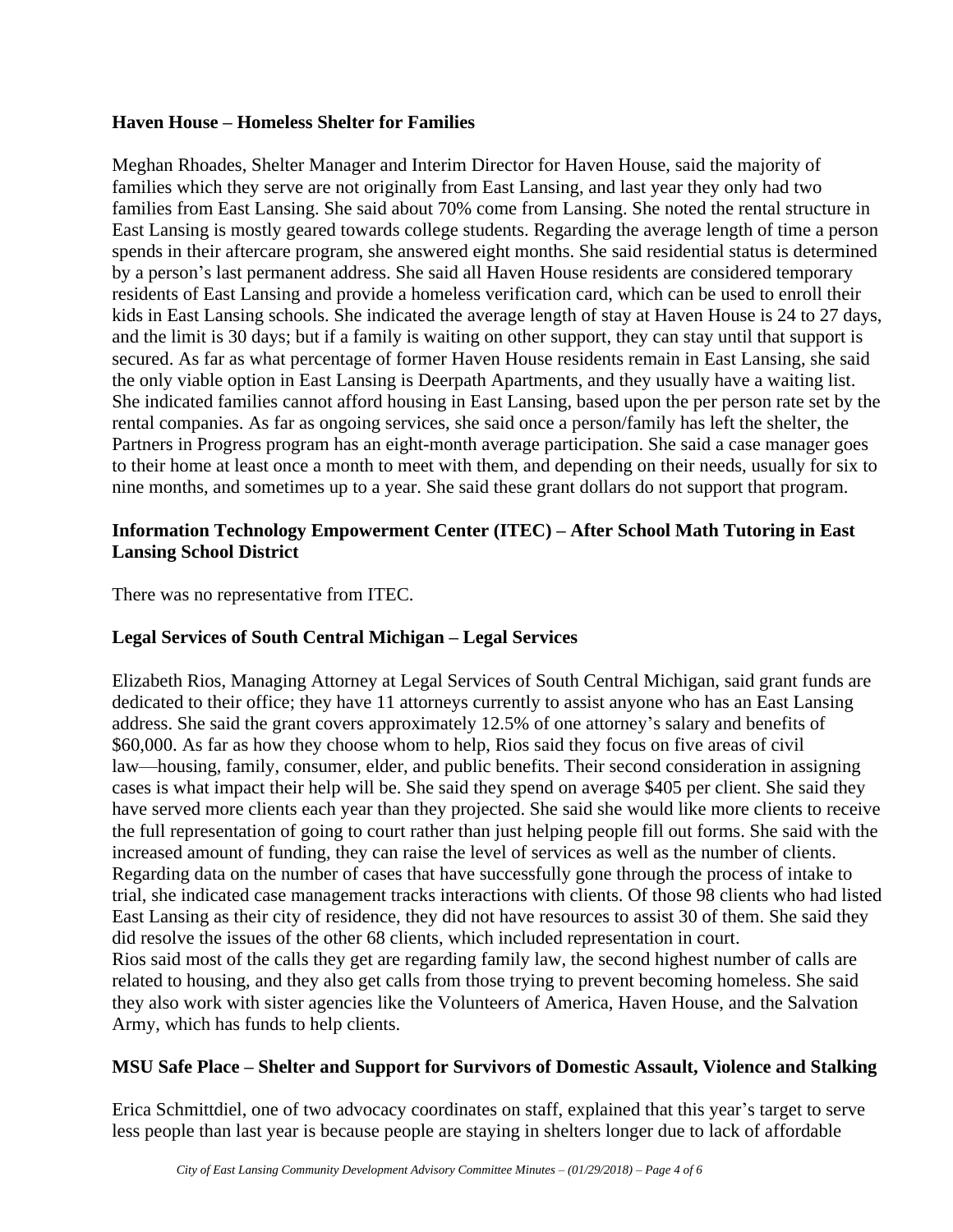housing, and there is also a lack of jobs that pay a living wage. She said they want to serve fewer people better. She indicated they annually serve approximately 130, which includes adults and children. From July 2016 to June 2017, they served 107 adult clients and 27 children. She said they served 50 MSU students; 41 of those lived in East Lansing, and they had 23 clients who were not students but listed an East Lansing address. She indicated that 24% represents a portion of the funds needed to provide food, shelter and supplies; 100% of the individual shelters are in East Lansing; and 100% of the clients benefiting from the East Lansing grant are East Lansing residents. She said they do not calculate unit costs per person because of the high level of services they provide and because they are highly individualized. She said costs could include court costs, food, personal needs, and advocacy assistance, especially for those in their shelters for three to four months. She said that #6 on page 1 of the application indicates 40 EL residents will be served, and on page #3 it says that funding for 25 adults are for those receiving advocacy services; she stated that the other 15 persons are children being served. She stated they have three full-time staff. She said those 40 served may or may not be in shelters. She said they may be able to provide some counseling to children depending on staffing at the time, but oftentimes refer them to other agencies in the community that can provide assistance. She estimated that 50% of those who have left the shelters receive services from MSU Safe Place afterwards. As far as how many they turn away due to lack of space, she said they will always shelter MSU-affiliated individuals, and will house non-MSU affiliated individuals when space is allowed. She indicated they receive one to five calls for shelter per week; when they can't provide shelter, they provide referrals. She said they reserve one to two bedrooms for MSU-affiliated people needing shelter.

# **Tri County Office on Aging – Meals on Wheels**

Carl Buonodono, Nutrition Director, who oversees the Meals on Wheels program, said they have enough volunteers to serve in a minimum capacity, and are always looking for volunteers to serve as backups. When asked if the number of people served is usually more constrained by funds to pay for food or meal prep or by the number of volunteers available to deliver, he said that funding, the number of volunteers, and route availability all impact the ability to serve. He noted the cost of food continues to rise, and contributions have declined over the years. He said those on a wait list always have the opportunity to receive frozen meals, which are delivered once a week. When asked of the percentage of those who get daily meals vs. weekly meals, Buonodono said he will get those figures. He added that with the hot meals volunteers provide a daily wellness check.

# **Capital Area Housing Partnership – Affordable Home Ownership Opportunities**

Sage Hales-Ho, Director of Homeownership, responding to how they will increase the number of 112 total residents that they wish to serve, which is 50% under projections of prior years, indicated that last fiscal year they served 87 East Lansing residents, which is 41 households, with all of their programs. She added that 84 of the 87 were with their Homebuyer Education and Foreclosure Prevention counseling; the others they served with their Homeowner Rehabilitation and Down Payment Assistance Programs. She said in that total she does not include those they have helped with refinancing or selling their homes which were bought under the program with CDBG funds. She indicated they continue to try to build their outreach by attending community events, Show Me the Money Day (a financial education program), through local lenders and realtors, mailings to target neighbors and those at risk for foreclosures, and they also work with partner agencies in the community development network. She said that Homebuyer Assistance is used for people who find homes that they want to purchase and qualify for and receive down payment assistance, and there can